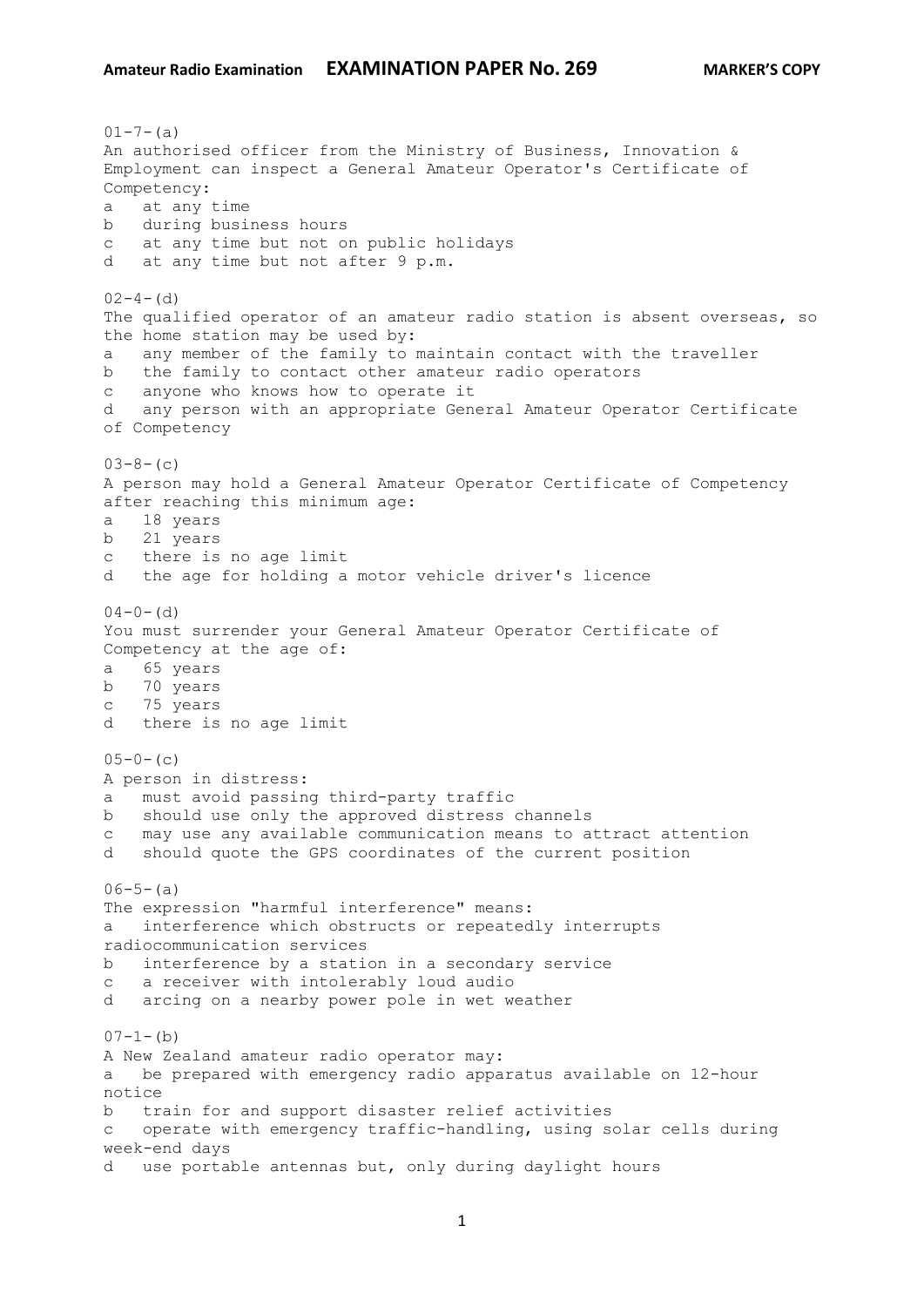$08-9-(a)$ The published New Zealand amateur bandplans: a should be adhered to in the interests of all band occupants b regularly change with daylight saving c are to limit the operating frequencies of high-power stations d are determined by the MBIE  $09-6-(d)$ The New Zealand amateur radio bandplans are: a obligatory for all amateur radio operators b only for testing and development purposes c indicators of where distant stations can be worked d recommended, all amateur radio operators should observe them  $10-0-$  (d) An element which acts somewhere between being an insulator and a conductor is called a: a P-type conductor b N-type conductor c intrinsic conductor d semiconductor  $11-9-(b)$ The name for the flow of electrons in an electric circuit is: a voltage b current c resistance d capacitance  $12-4-$  (d) The watt is the unit of: a magnetic flux b electromagnetic field strength c breakdown voltage d power  $13-5-(b)$ A current of 2 ampere flows through a 16 ohm resistance. The applied voltage is: a 8 volt b 32 volt c 14 volt d 18 volt  $14 - 7 - (b)$ The ohm is the unit of: a supply voltage b electrical resistance c electrical pressure d current flow  $15-3-(a)$ One way to operate a 3 volt bulb from a 9 volt supply is to connect it in: a series with a resistor b series with the supply c parallel with the supply d parallel with a resistor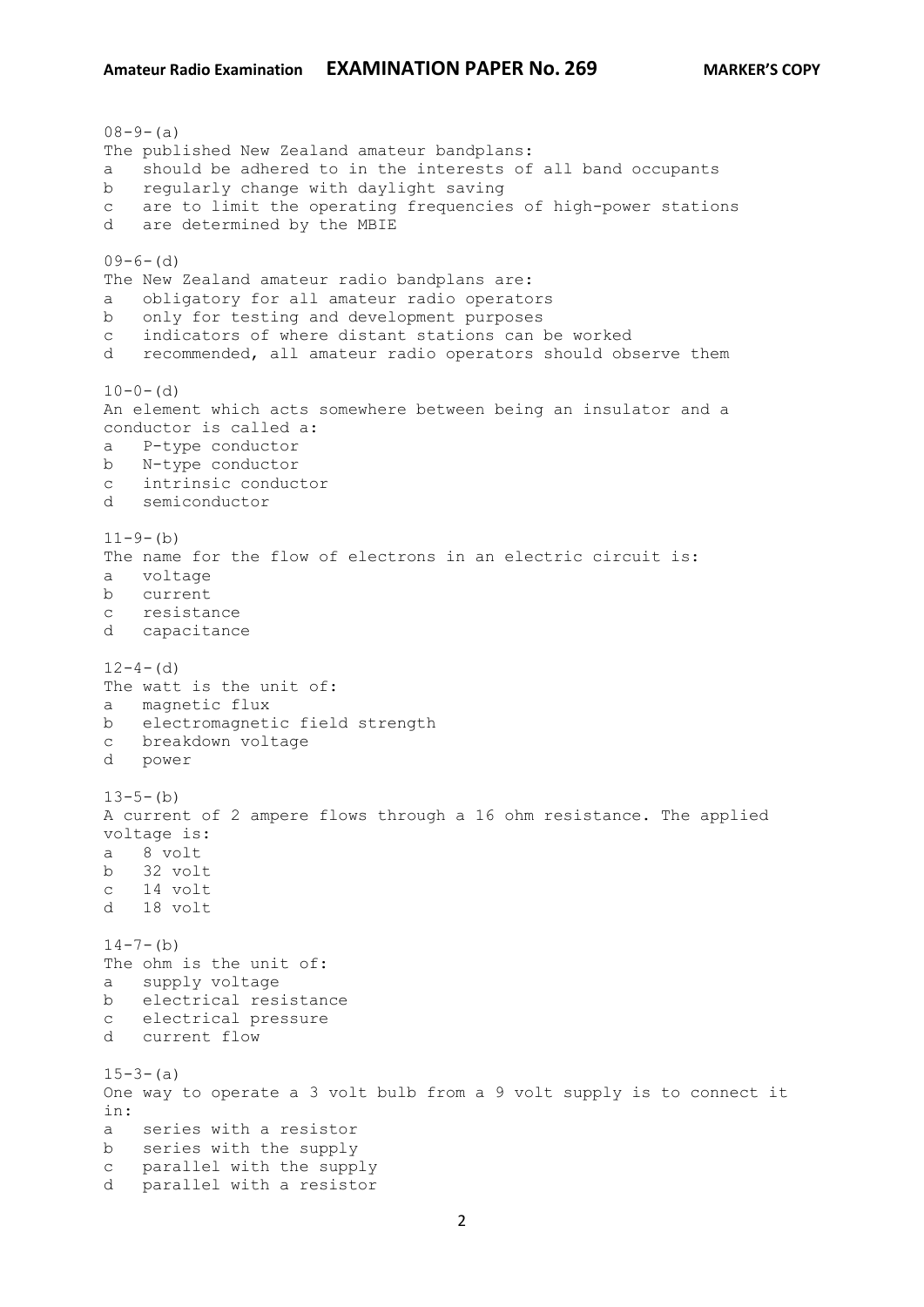$16-1-$ (a) The total resistance of several resistors connected in series is: a greater than the resistance of any one resistor b less than the resistance of any one resistor c equal to the highest resistance present d equal to the lowest resistance present  $17-2-$  (d) The smallest resistance that can be made with five 1 kilohm resistors is: a 50 ohm by arranging them in series b 50 ohm by arranging them in parallel c 200 ohm by arranging them in series d 200 ohm by arranging them in parallel  $18-1-(a)$ The DC input power of a transmitter operating at 12 volt and drawing 500 milliamp would be: a 6 watt b 12 watt c 20 watt d 500 watt  $19-9-$  (d) The voltage applied to two resistors in series is doubled. The total power dissipated will: a decrease to half b double c not change d increase by four times  $20-9-$  (c) A sinewave alternating current of 10 ampere peak has an rms value of: a 5 amp b 14.14 amp c 7.07 amp d 20 amp  $21-0-(b)$ The total capacitance of two or more capacitors in series is: a always greater than that of the largest capacitor b always less than that of the smallest capacitor c found by adding each of the capacitances together d found by adding the capacitances together and dividing by their total number  $22-4-(a)$ A transformer with 500 turns on the primary winding and 50 turns on the secondary winding has its primary winding connected to 230 volt AC mains. The voltage across the secondary is: a 23 volt b 10 volt c 110 volt d 2300 volt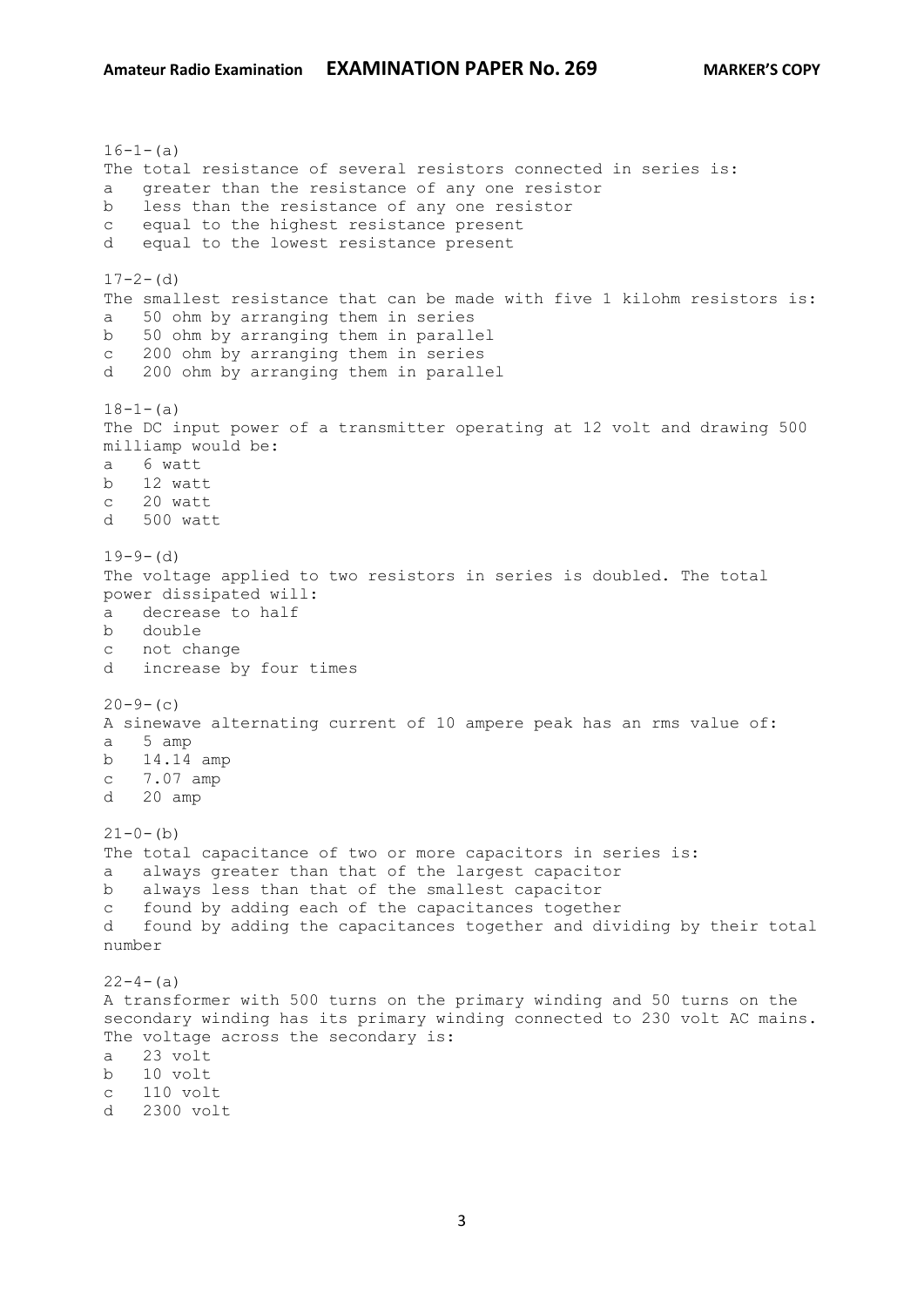$23-4-(b)$ An earth wire should be connected to the metal chassis of a mainsoperated power supply, to ensure that if a fault develops, the chassis: a does not develop a high voltage with respect to the phase lead b does not develop a high voltage with respect to earth c becomes a conductor to bleed away static charge d provides a path to ground in case of lightning strikes  $24 - 7 - (d)$ One important application for diodes is recovering information from transmitted signals. This is referred to as: a biasing b rejuvenation c ionisation d demodulation  $25-5-$  (d) The two basic types of bipolar transistors are: a p-channel and n-channel types b diode and triode types c varicap and zener types d NPN and PNP types  $26 - 7 - (b)$ The electrode that is usually a cylinder of wire mesh in a thermionic valve is the: a filament (heater) b grid c cathode d anode  $27-3-$  (d) The following meter could be used to measure the power supply current drawn by a small hand-held transistorised receiver: a a power meter b an RF ammeter c an electrostatic voltmeter d a DC ammeter  $28-3-$  (c) A transmitter power amplifier has a gain of 20 dB. The ratio of the output power to the input power is: a 10 b 20 c 100  $d \neq 40$  $29-4-$  (d) In an HF station, the "linear amplifier" is: a an amplifier to remove distortion in signals from the transceiver b an amplifier with all components arranged in-line c a push-pull amplifier to cancel second harmonic distortion d an optional amplifier to be switched in when higher power is required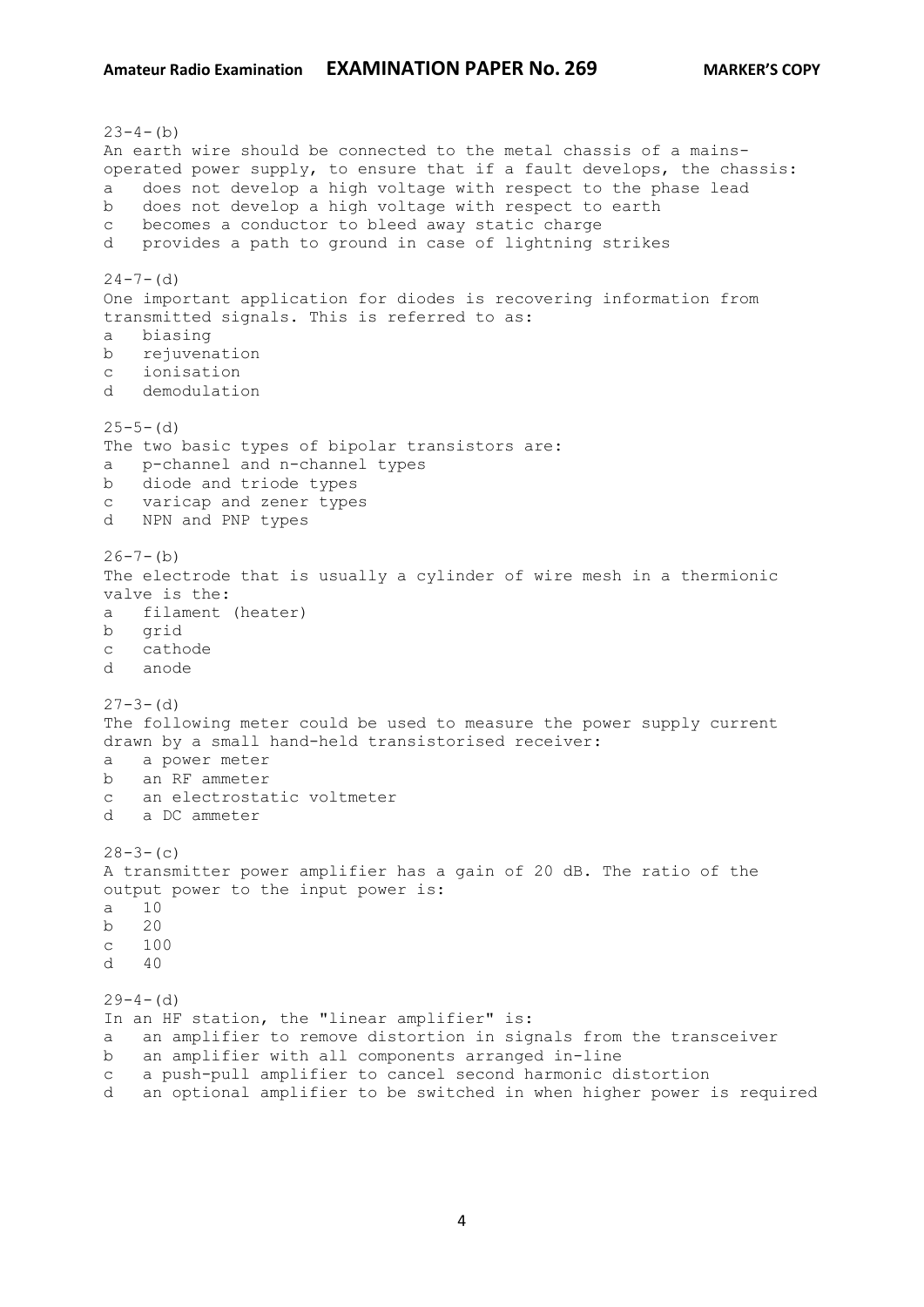## **Amateur Radio Examination EXAMINATION PAPER No. 269 MARKER'S COPY**

 $30-9-(b)$ In a frequency modulation receiver, this connects to the audio frequency amplifier output: a the intermediate frequency amplifier b the speaker and/or headphones c the frequency discriminator d the limiter  $31-5-(a)$ In a single sideband and CW receiver, this is located between the filter and product detector: a the intermediate frequency amplifier b the audio frequency amplifier c the beat frequency oscillator d the radio frequency amplifier  $32-6-$  (d) A receiver with high selectivity has a: a wide bandwidth b wide tuning range c narrow tuning range d narrow bandwidth  $33-8-(d)$ The abbreviation AGC means: a attenuating gain capacitor b anode-grid capacitor c amplified grid conductance d automatic gain control  $34-2-$  (d) An audio amplifier is necessary in a receiver because: a the carrier frequency must be replaced b the signal requires demodulation c RF signals are not heard by the human ear d signals leaving the detector are weak  $35 - 7 - (b)$ The BFO is off-set slightly (500 - 1500 Hz) from the incoming signal to the detector. This is required: a to pass the signal without interruption b to beat with the incoming signal c to provide additional amplification d to protect the incoming signal from interference  $36-5-(b)$ Front-end selectivity is provided by resonant networks both before and after the RF stage in a superhet receiver. This whole section of the receiver is often referred to as the: a preamble b preselector c preamplifier d pass-selector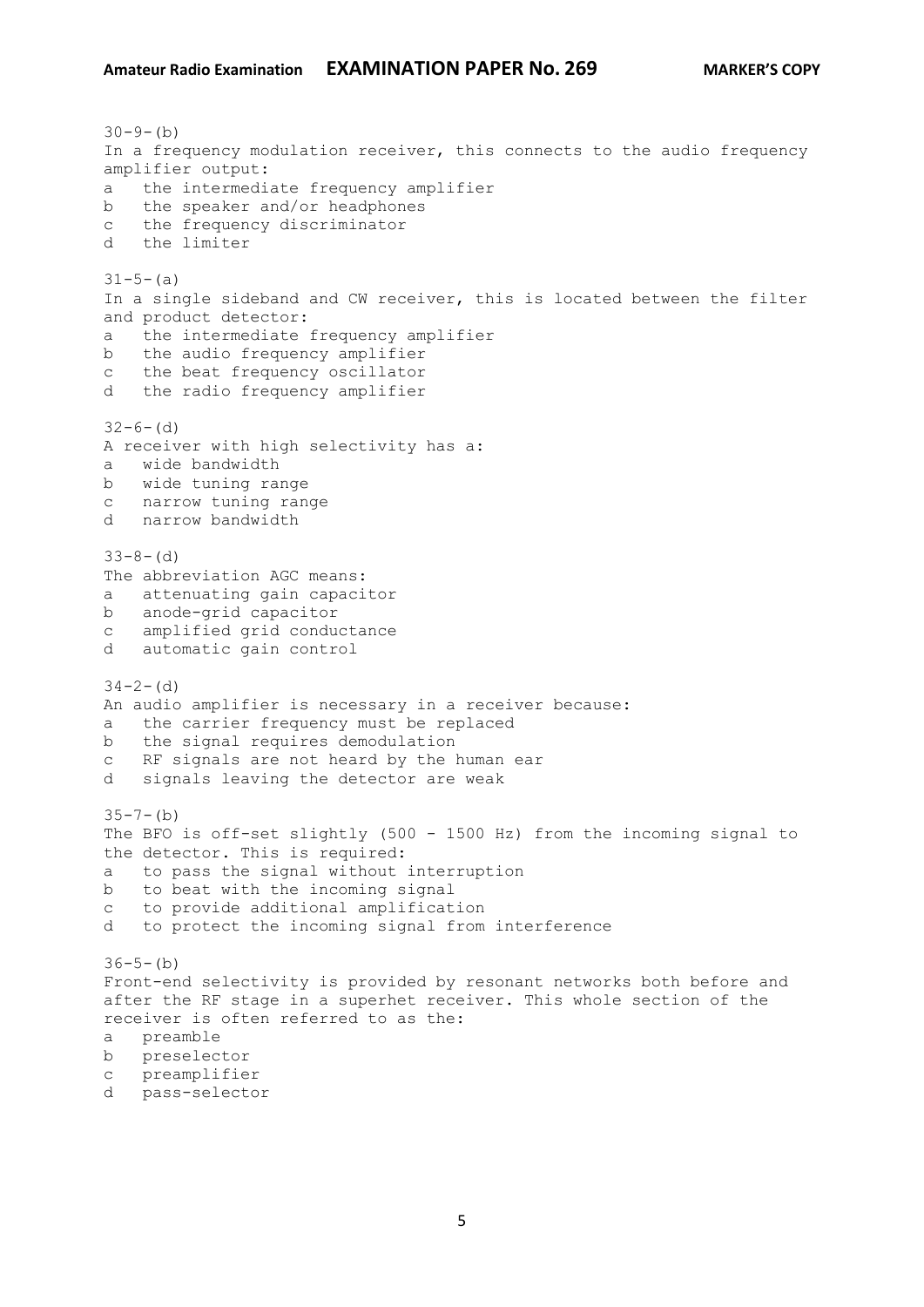```
37-6- (c)
In a frequency modulation transmitter, the power amplifier output is fed 
to the:
a frequency multiplier
b microphone
c antenna
d modulator
38 - 7 - (a)In a single sideband transmitter, the output of the variable frequency 
oscillator is connected to the:
a mixer
b antenna
c balanced modulator
d linear amplifier
39-0- (d)
The signal from a balanced modulator consists of:
a a carrier and two sidebands
b a carrier and one sideband
c no carrier and one sideband
d no carrier and two sidebands
40-9-(b)To minimise the radiation of one particular harmonic, one can use a:
a resistor
b wave trap in the transmitter output
c high pass filter in the transmitter output
d filter in the receiver lead
41-4- (d)
A parasitic oscillation:
a is generated by parasitic elements of a Yagi beam
b does not cause any radio interference
c is produced in a transmitter oscillator stage
d is an unwanted signal developed in a transmitter
42-6- (d)
The following should always be included as a standard protection device 
in any power supply:
a a saturating transformer
b a zener diode bridge limiter
c a fuse in the filter capacitor negative lead
d a fuse in the mains lead
43-1-(a)A regulator device is used in a power supply to:
a keep the output voltage at a constant value
b ensure that the output voltage never exceeds a dangerous value
c keep the incoming frequency constant at 50 Hz
```
d regulate the incoming mains voltage to a constant rms value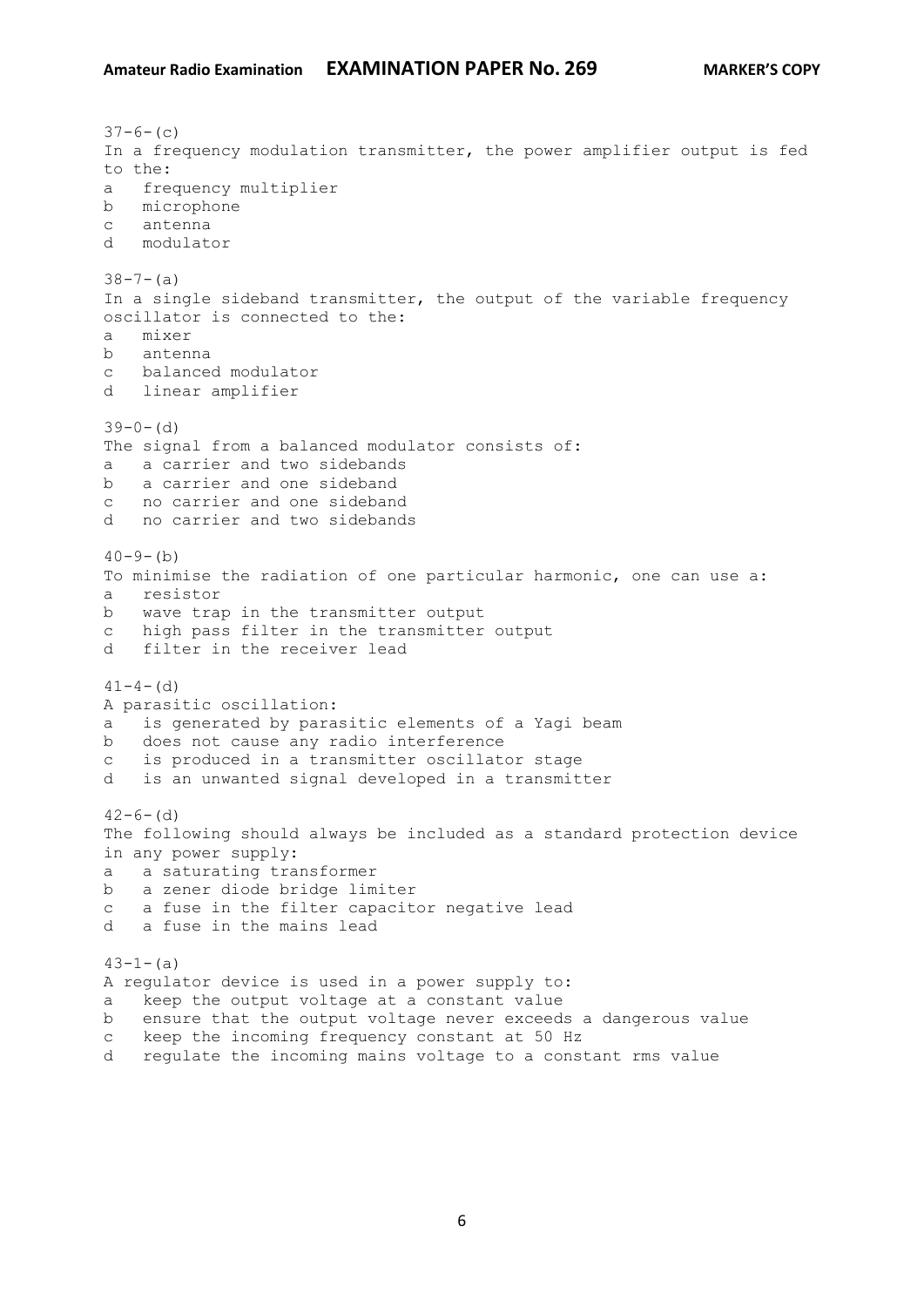$44-7-(a)$ When conversing via a VHF or UHF repeater, you should pause between overs for about: a 3 seconds b half a second c 30 seconds d several minutes  $45-2-$  (c) "Break-in keying" means: a unauthorised entry has resulted in station equipment disappearing b temporary emergency operating c key-down changes the station to transmit, key-up to receive d the other station's keying is erratic  $46 - 7 - (a)$ The AGC circuit is to: a minimise the adjustments needed to the receiver gain control knobs b expand the audio gain c limit the extent of amplitude generation d amplitude limit the crystal oscillator output  $47-4-$  (c) The "Q" signal "what is your location?" is: a QRZ? b QTC? c QTH? d QRL?  $48-2-$  (c) The characteristic impedance of a 20 metre length of transmission line is 52 ohm. If 10 metres is cut off, the impedance will be: a 13 ohm b 26 ohm c 52 ohm d 39 ohm  $49-7-(a)$ The velocity factor of a coaxial cable with solid polythene dielectric is about: a 0.66 b 0.1 c 0.8 d 1.0  $50 - 5 - (a)$ The physical length of an antenna can be shortened but the electrical length maintained, if one of the following items is added at an appropriate point in the antenna: a an inductor b a capacitor c an insulator d a resistor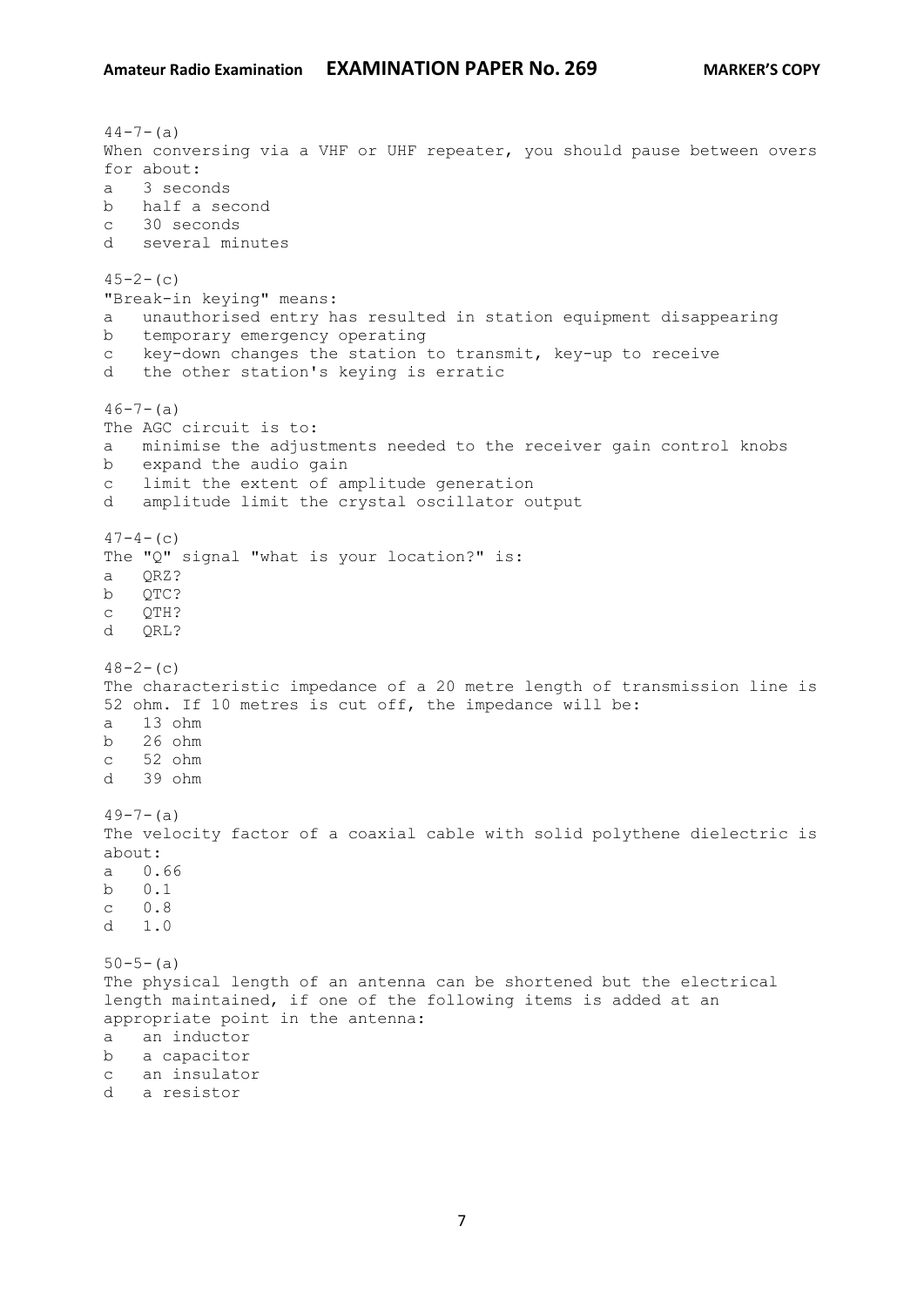$51-6-$  (d) The effect of adding a series inductance to an antenna is to: a increase the resonant frequency b have no change on the resonant frequency c have little effect d decrease the resonant frequency  $52-3-(b)$ The resonant frequency of an antenna may be increased by: a lengthening the radiating element b shortening the radiating element c increasing the height of the radiating element d lowering the radiating element  $53-9-$ (b) On VHF and UHF bands, polarisation of the receiving antenna is important in relation to the transmitting antenna, but on HF it is relatively unimportant because: a the ground wave and the sky wave continually shift the polarisation b the ionosphere can change the polarisation of the signal from moment to moment c anomalies in the earth's magnetic field profoundly affect HF polarisation d improved selectivity in HF receivers makes changes in polarisation redundant  $54-2-$ (c) The highest frequency that will be reflected back to the earth at any given time is known as the: a UHF b OWF c MUF d LUF  $55-1-(b)$ The layer of the ionosphere mainly responsible for long distance communication is: a C b F c D d E  $56-5-(a)$ The ionosphere: a is formed from layers of ionised gases around the earth b is a magnetised belt around the earth c consists of magnetised particles around the earth d is a spherical belt of solar radiation around the earth  $57-4-$ (c) If broadband noise interference varies when it rains, the most likely cause could be from: a underground power cables b car ignitions c outside overhead power lines d your antenna connection